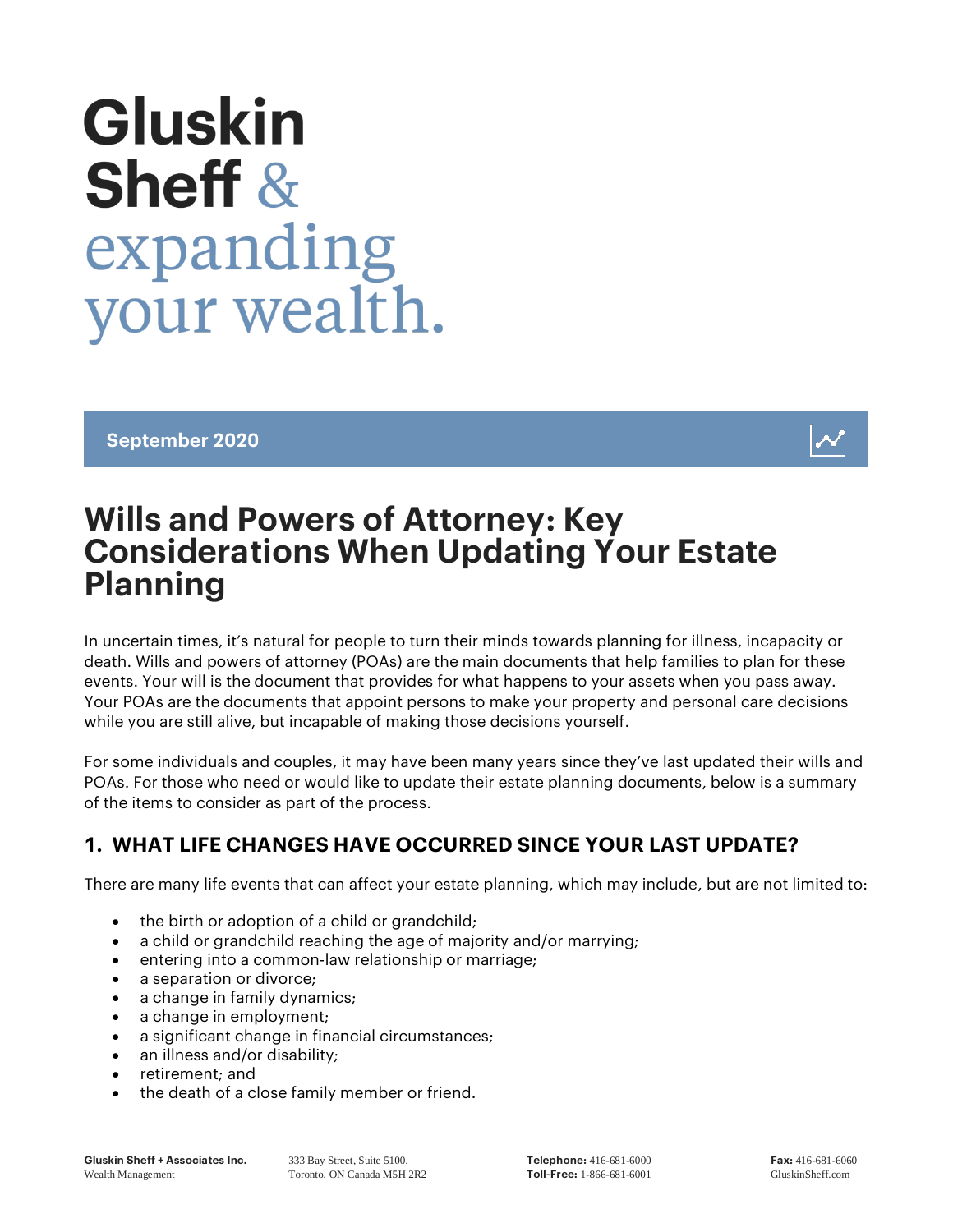Consider any new life events or milestones that may have affected you, your family or those whom you wish to benefit in your will since it was last prepared. In particular, consider how these changes affect your intentions with respect to decisions such as who your beneficiaries will be and how much each will receive, executor appointments, the use of trusts, whether to gift some of your assets during your lifetime, etc. These changes can also affect your estate planning when it comes to cross-border planning and multi-jurisdictional wills where you, your executors or your beneficiaries have changed residency. In many cases, it's advisable for a non-resident executor or beneficiary to obtain advice in their home jurisdiction.

You should also consider how significant life changes affect the choices you've made with respect to your POAs in terms of who you would like to appoint to make your decisions for you if you are incapable of doing so on your own. POAs should also take into account the terms on which such decisions should be made.

One life change to be particularly mindful of when thinking about estate planning is separation or divorce. Different laws apply in different jurisdictions, but generally speaking, across the various Canadian provinces, separation and divorce do not automatically revoke your will. However, in certain jurisdictions, such as Ontario, a divorce can remove a former spouse's entitlement to inherit and/or act as an executor.

It's important to keep in mind separation and divorce do not revoke POAs, nor do they revoke beneficiary designations on registered plans and insurance policies.

For those going through a separation or divorce, we recommend reviewing your estate planning as soon as possible. If one or more of your beneficiaries is going through a separation or divorce, it is also advisable to review your estate planning documents to determine whether any changes need to be made (e.g., if an in-law has been named as an executor, trustee or beneficiary, is that still appropriate?).

On the other hand, marriage can revoke an existing will in many jurisdictions unless certain formalities are followed. Revisiting your estate planning is also important when entering into a marriage, especially if it isn't your first marriage. Any new or pre-existing pre-nuptial or marriage agreements, and any existing separation or divorce agreements, should also be reviewed as part of the update process to ensure your new or updated wills do not contain any terms that are contrary to your obligations under such agreements.

# 2. HOW HAVE YOUR ASSETS CHANGED SINCE YOUR LAST UPDATE?

When updating your estate planning documents, you should consider what has changed with respect to your assets since your last update, such as changes in value or how they are held. For example:

- If you've acquired a cottage, do your current estate planning documents make adequate provision for what you would like to happen to the property when you pass?
- If your net worth has increased significantly, how does that affect things like your probate planning and insurance needs?
- Have you considered the impact of your increased net worth on the share of your estate each of your beneficiaries could receive and whether your current documents still reflect your intentions and address any concerns you may have in this regard?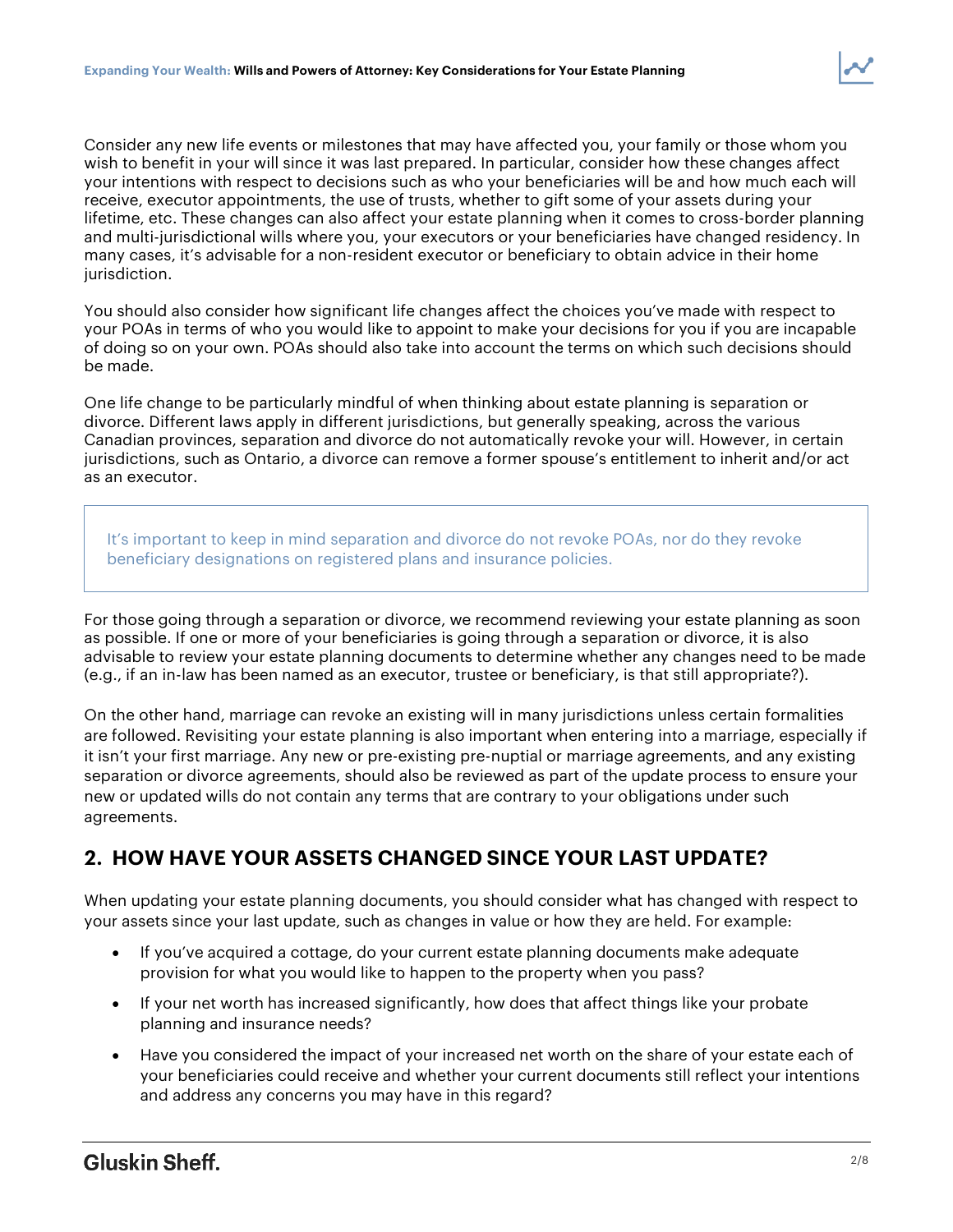You should also consider how the ownership of your assets is structured (e.g., are your assets held in your sole name or jointly with someone else? Are there assets in a family trust?) and whether that structure meets your current needs and future distribution wishes. For instance, it's common for business owners with non-business owner spouses to put homes and other assets in the non-business owner spouse's name for creditor protection purposes. On retirement, however, it may make sense to consider whether moving such assets into joint name for probate planning purposes and ease of administration makes sense.

# 3. WHAT IS YOUR POTENTIAL TAX LIABILITY ON DEATH?

On death, every individual is deemed to dispose of their capital assets at fair market value under Canadian tax law. Unless the assets are left to a surviving spouse or common-law partner, or a qualifying trust for the benefit of a spouse or common-law partner, capital gains tax will apply to any accrued gains on those assets and the tax will be payable by the deceased individual's estate.

In addition, any registered plans (for example, registered retirement savings plans, registered retirement income funds, specified pension plans, etc.) held by an individual will be de-registered and the fair market value of the plan will be included in the terminal tax return and subject to tax at the deceased's marginal tax rate. This income inclusion can be avoided when the deceased's spouse or financiallydependent child or grandchild is the beneficiary of the plan.

As the value of your assets changes over time, the tax liability associated with those assets may also be changing. To the extent that the amount of accrued gains on your assets has increased, the tax liability that may be due on your death (or the death of your surviving spouse), will also increase. The payment of this liability could result in the erosion of expected inheritances, create the need to liquidate estate assets to pay the taxes and, at worst, push an estate into insolvency.

A common strategy for addressing these risks involves the use of life insurance. Understanding how your tax liability has changed since your last update and what it is projected to be over your lifetime can help you to gauge whether you have an insurance need or want and the optimal level of coverage. If the decision is made to pursue life insurance coverage, it should be incorporated into your estate plan and addressed as appropriate in your estate planning documents (e.g., by way of beneficiary designation or life insurance declaration).

# 4. ARE BENEFICIARY DESIGNATIONS UP TO DATE?

A critical item to review when updating your estate planning documents is the beneficiary designations that you have made (or haven't made, as the case may be) on your registered plans, including retirement plans, tax-free savings accounts (TFSAs) and life insurance policies. When you designate a beneficiary on a plan or policy, on your passing, the plan or policy will pass directly to the beneficiary you have designated outside of your estate. The two main benefits of designating a beneficiary are it allows the plan or policy proceeds to be received by the beneficiary without having to wait for your estate to be administered and probate fees will not apply to the value of the proceeds.

The appropriate beneficiary designations on a particular plan or policy will depend on the particular circumstances and life stages of you and your intended beneficiaries. For instance, if the intended beneficiaries are minors who cannot hold assets in their own names, it may be advisable to allow the plan or policy to fall to the estate instead of designating the beneficiaries directly, or designate a trustee to hold the value of the plan or policy for the benefit of the minor beneficiaries.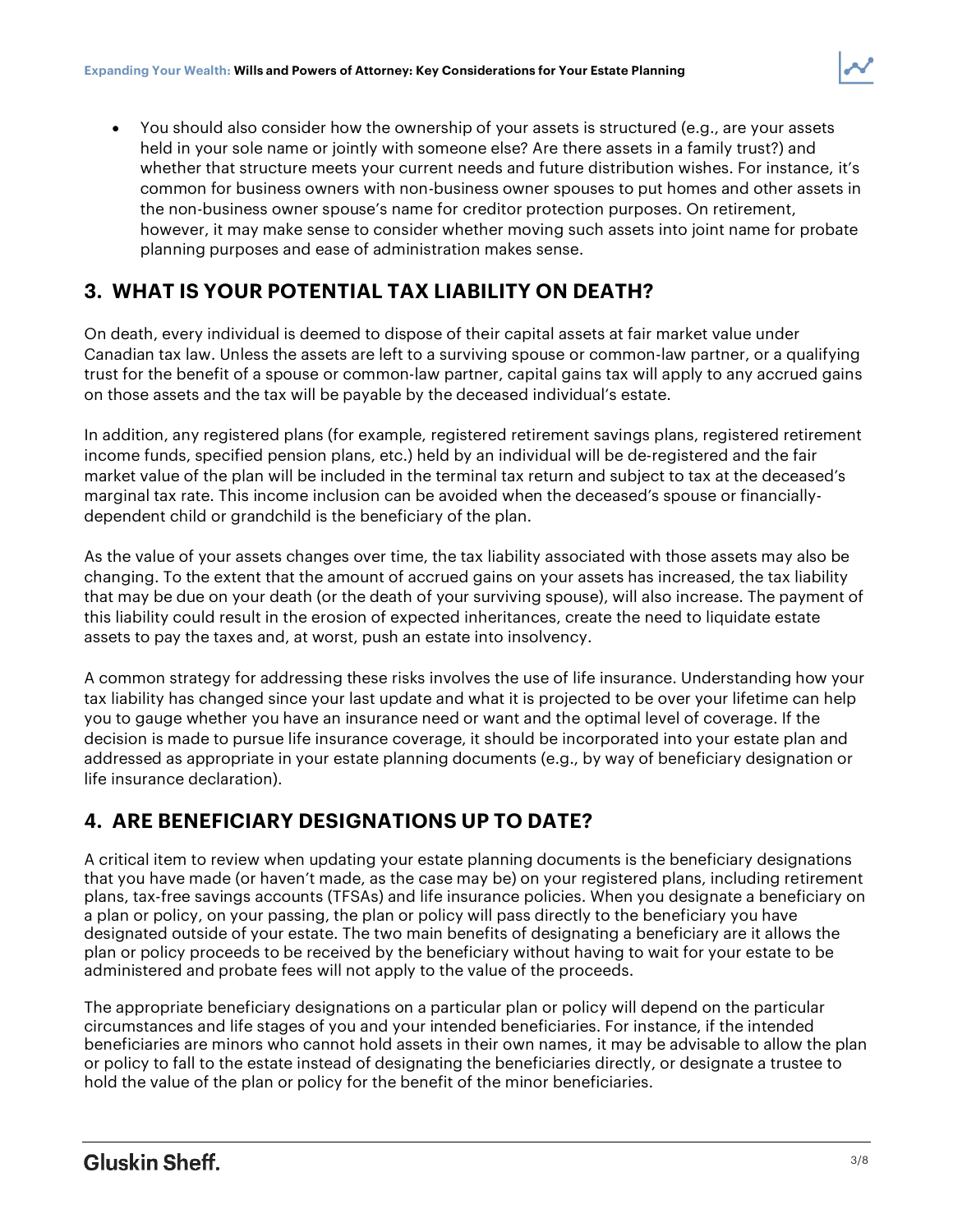The implications of designating particular beneficiaries should also be considered. For example, where an individual has remarried and has children from their first marriage, the individual may wish to designate the children on their retirement plan as part of their estate plan. The individual in this situation should keep in mind, however, that while the children will receive the full value of the retirement plan, the taxes associated with the de-registration of the plan on death will be borne by the individual's estate and reduce the after-tax amount available from the estate to the estate beneficiaries, which may include the new spouse. Whether or not this is desirable will vary from situation to situation.

As mentioned above, marriage, separation and divorce do not revoke existing beneficiary designations and so it's particularly important to review your beneficiary designations when undergoing one of these life events.

When it comes to registered education savings plans (RESPs), the considerations are somewhat different. With RESPs, one or more children will remain the beneficiaries of the plan. Typically, for RESP subscribers, the issue to consider is who should be appointed as the successor subscriber to continue the plan in the event the subscriber(s) passes away before the plan finishes funding a beneficiary's education.

# 5. ARE THE PERSONS APPOINTED AS EXECUTORS AND ATTORNEYS STILL APPROPRIATE?

An executor is the person responsible for administering your estate and distributing your assets to your beneficiaries in accordance with your will when you pass away. An attorney is the person responsible for making your property and personal care decisions for you if you are incapable of doing so on your own.

The persons you appointed to be your executors and attorneys when you last updated your estate planning documents may not be the persons you would choose today.

For example, parents will often appoint a relative or family friend who is close in age to the parents to be an executor and attorney when their children are still young. However, once their children are grown, such parents will often wish to appoint one or more of their children instead. In addition, the relative or family friend that is currently appointed may not be a suitable choice any longer as they could predecease the parents or may no longer be capable of acting when the time comes.

It's also important to revisit executor and attorney appointments when the persons appointed have changed residency. Having a non-resident executor could give rise to bonding requirements and the risk of your estate becoming non-resident, which can lead to undesirable tax consequences. A non-resident executor or attorney for property may have reporting requirements in their home jurisdiction, which could be an issue for those who do not wish to provide foreign governments with information about their estate assets. From a practical perspective, appointing an executor or attorney who lives at a distance from where the estate is being administered or where the incapable person resides can present significant challenges and it may better in such cases to appoint someone who lives closer.

In some cases, you may wish to consider appointing a corporate executor (i.e., a trust company that provides estate and trust administration services), particularly where the estate assets are expected to be complex or there are challenging family dynamics. The main disadvantage of appointing a corporate executor are the fees they charge for the services they provide.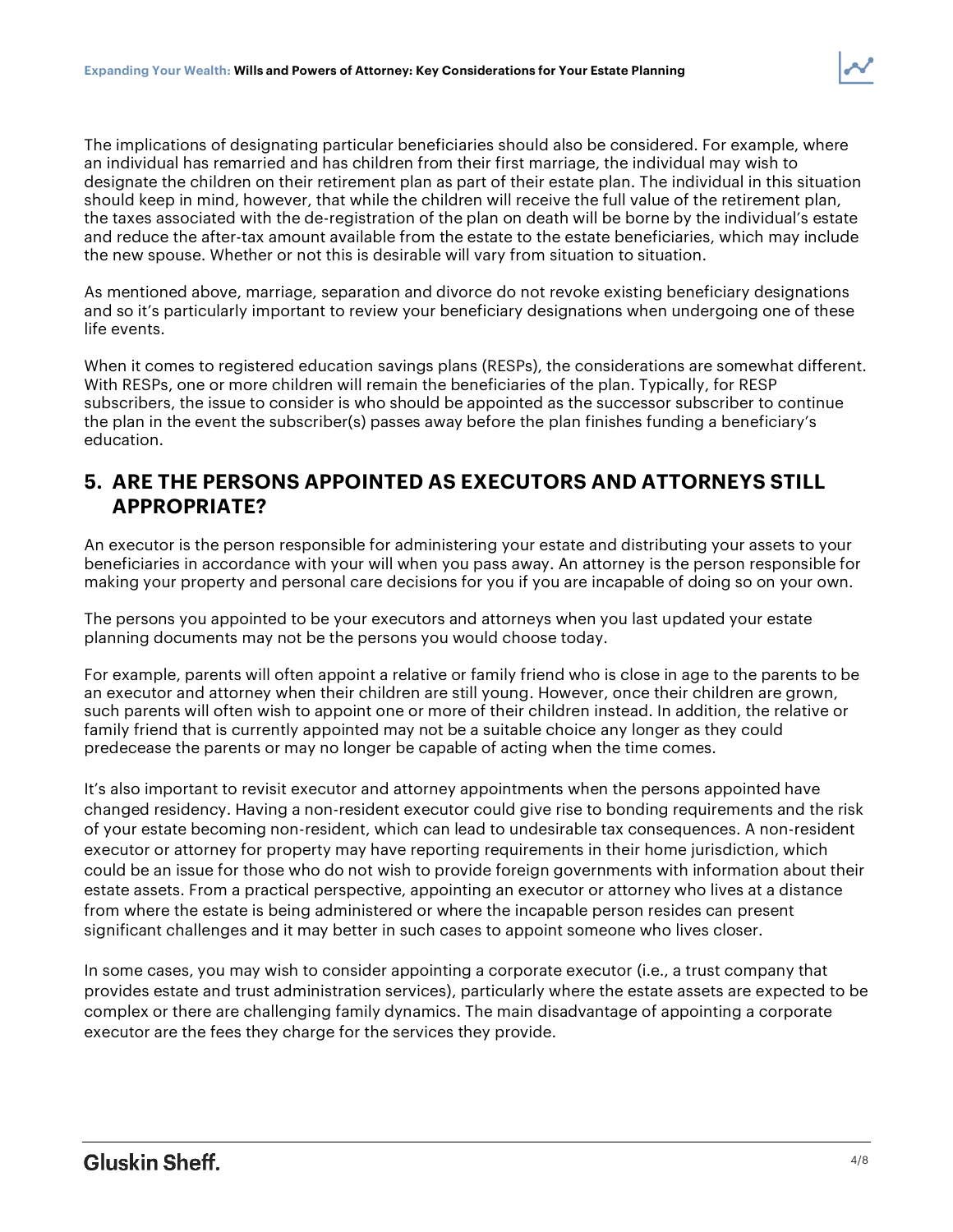# 6. HAVE CERTAIN PERSONAL ITEMS OF YOURS INCREASED IN SENTIMENTAL VALUE?

The sentimental value of personal items to your loved ones often changes over time. When children are young, going through adolescence and beginning their adult lives, they often place less sentimental value on their parents' personal items, which can include things like art, jewelry, family heirlooms, etc. However, these items may increase in sentimental value for children as their parent's age, become ill or pass away. Legacy considerations for their own children can also become a factor as they start families of their own.

When updating your estate planning documents, it's important to consider whether there are any specific personal items that should pass to specific individuals. It's common for these items, as opposed to money and other assets, to become the focal point of disputes between beneficiaries. We strongly recommend everyone review with their families whether there are any specific personal items of theirs that have particular value to certain family members and determine how best to distribute such property on the basis of those discussions as part of the update process.

# 7. ARE THERE UNNECESSARY TRUSTS OR TRUST TERMS THAT NEED TO BE UPDATED?

Trusts, which are legal relationships in which someone (a trustee) holds and manages assets for the benefit of one or more other persons (the beneficiaries), are often used in wills for asset protection and tax planning purposes.

For parents with young children, trusts are often used in wills to provide coming-of-age protection. For parents with adult children, trusts can be used to provide asset protection where there are concerns about a child's ability to manage his or her inheritance, as well as a measure of matrimonial protection to protect a child's inheritance from a divorcing spouse. When updating your wills, it's important to review the terms of any trusts created in your current documents and determine whether they are still appropriate in light of the age and stage of your children or other beneficiaries.

Historically, trusts have also been used to hold assets for a surviving spouse for tax reasons (i.e., testamentary trusts created in one's will could access graduated rates in the same way an individual can until the law changed to eliminate this benefit in 2016). Now that the graduated tax rate benefits of creating trusts to hold assets for beneficiaries have been taken away, many wills drafted before the rule change in 2016 create testamentary trusts that may no longer be necessary or desirable.

While access to graduated tax rates for a testamentary trust has been curtailed, there are still some potential remaining tax benefits if a trust is used in your will to provide for a beneficiary. In particular, if an adult child earns significant income such that they are taxed at the top marginal rate (or close to it), and they have children for whom they are still providing financial support, a testamentary trust can still be used to split income between the adult child and their children if the children are included as beneficiaries. Thus, in some cases, it may be desirable to update a will to create testamentary trusts for adult children and their families.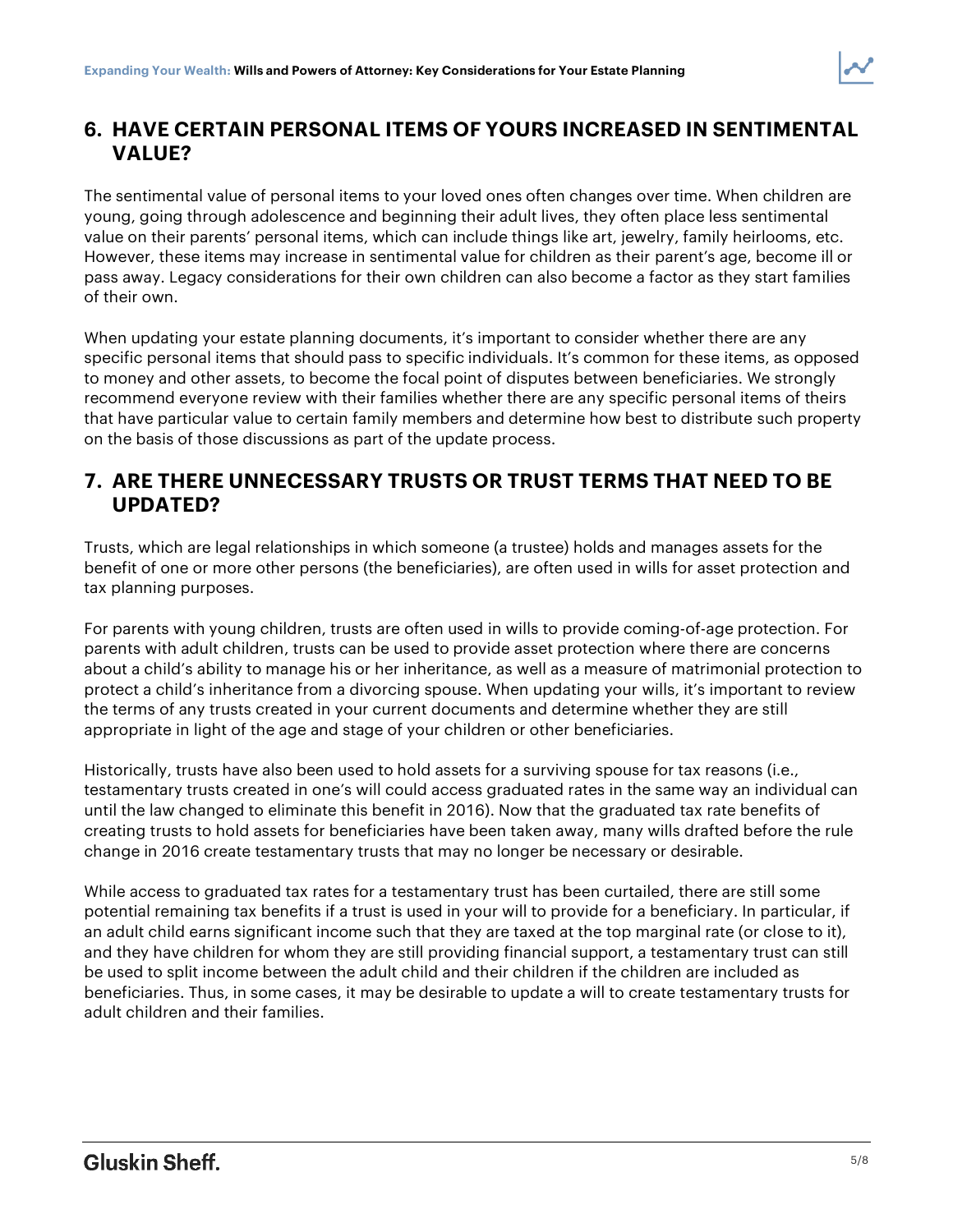# 8. DO YOU HAVE U.S. CONNECTIONS?

If you or any of your beneficiaries has become a United States person (a "U.S. person"), which includes:

- U.S. citizens;
- U.S. residents; and
- U.S. Green Card holders,

or you hold U.S.-situs assets, which include:

- $\bullet$  real estate located in the U.S.;
- shares of U.S. corporations;
- loans to U.S. persons;
- and more,

you should review your estate planning documents to ensure that all potential U.S. tax issues are addressed. In particular, U.S. connections can result in unintended U.S. estate and gift tax, as well as U.S. income tax, consequences. Careful cross-border planning is often required to deal with these issues. Planning involving U.S. persons should also be carefully monitored as U.S. laws, particularly with respect to U.S. estate and gift tax, are continuing to change and evolve.

# 9. FOR BUSINESS OWNERS, DO YOUR BUSINESS SUCCESSION PLANS ALIGN WITH YOUR ESTATE PLANNING DOCUMENTS?

If you are a business owner, a lot may have changed in your business since the last time you updated your will. The business may have grown, your corporate structure may have changed and new business partners may have come into the picture. When revisiting your estate planning, it's important to consider what the plan is for your business when you pass away and ensure your estate planning documents properly reflect, and do not conflict with, those plans.

For businesses with multiple owners, it's common to have a shareholders agreement (or other operating agreement as the case may be), which provides for, among other things, what happens to an owner's interest in the business when they retire, become incapacitated or pass away. Your will should align with the terms of any such agreement. Any ancillary arrangements, such as putting life insurance policies into place to facilitate any necessary buyouts, should also be coordinated.

Where the business has gone through a reorganization since your last will update (e.g., an estate freeze), you will want to ensure that the terms of your will and any applicable agreements adequately provide for all of the assets involved in the business.

For business owners in certain jurisdictions who own private corporation shares, the value of which have increased significantly since they last updated their wills, probate planning strategies, such as the use of multiple wills, should be considered if not already in place.

# 10. HAS THE "WORST CASE SCENARIO" BEEN PROVIDED FOR?

Given how unpleasant it is to think about, it's perhaps unsurprising that many wills do not address what a person would want to happen to their assets in the "worst case scenario" – all of the person's intended beneficiaries predecease them or their surviving spouse. While the chances of it coming to pass are often very remote, it's important to consider what you would like to happen in the "worst case scenario"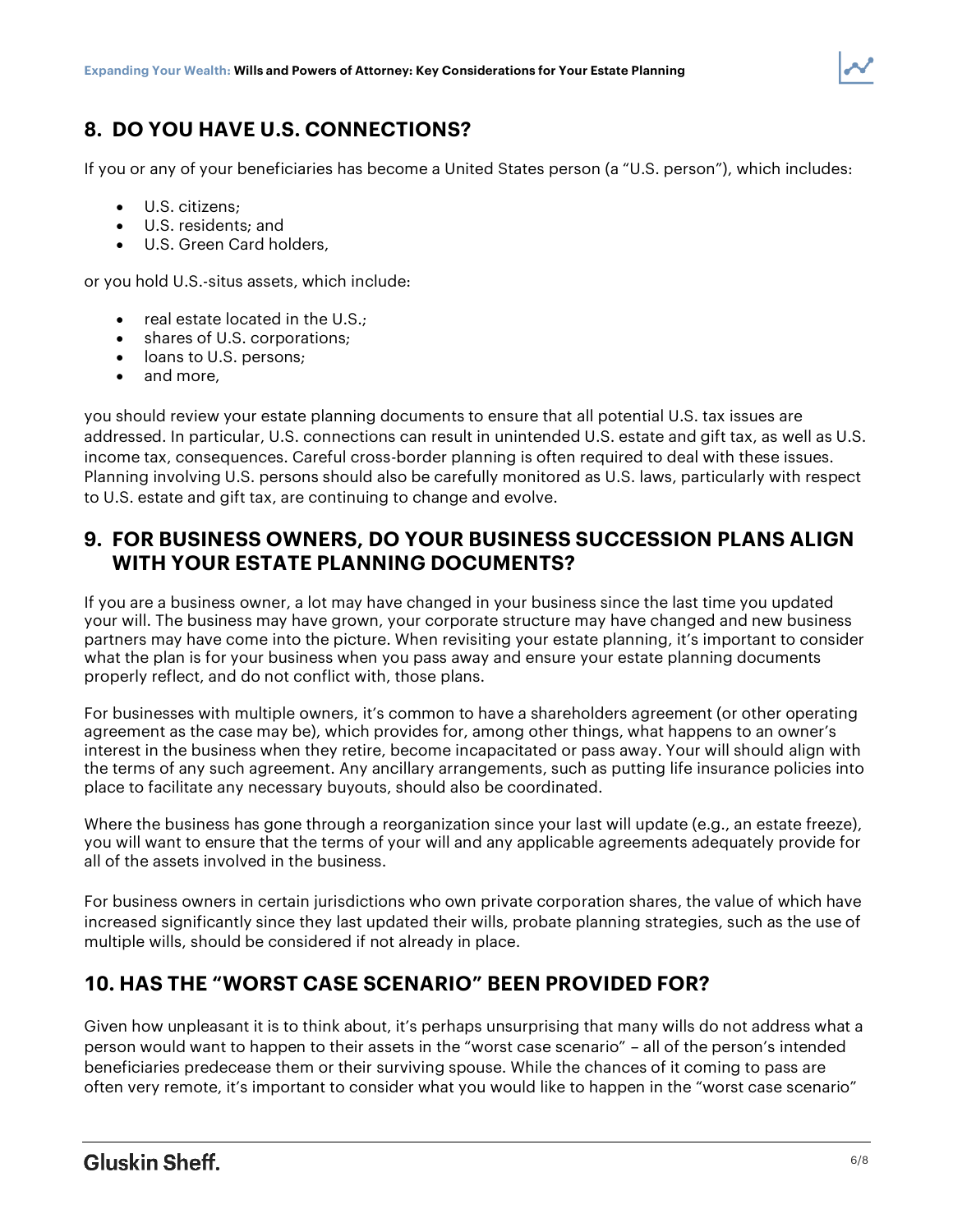as, if you do not provide for it in your will and none of your intended beneficiaries survive you, your assets could pass in accordance with the intestacy laws in effect in your jurisdiction, which may not be desirable.

Intestacy laws provide a set of default rules that govern the distribution of your estate if you pass away without a will. In Canada, the rules vary from province to province.

If you can't think of anyone who you'd like to have benefit from your assets in the worst case scenario, it may be worth considering whether there are one or more charities whose causes you support that you would want to benefit from your assets.

# 11. HAVE ANY GIFTS OR LOANS BEEN MADE THAT SHOULD BE EQUALIZED?

In many cases, parents who have more than one child want to ensure their children are treated equally when it comes to their estate planning. It's also common these days for parents to assist adult children with expenses such as weddings, home purchases and education for grandchildren. If you have made unequal gifts or loans to your children and want to ensure that they are treated equally in your estate planning, you may wish to consider including an equalization clause in your will, which would allow your executor to adjust each child's share of your estate to account for any gifts or loans made to that child during their lifetime. For such a clause to work effectively, all gifts or loans that you would like to be equalized should be documented and the documentation should be maintained with your wills or in another place where your executor will know to access it.

# 12. WHAT WILL HAPPEN TO YOUR PETS?

An often overlooked question when preparing wills is who will take care of your pet if you were to pass away prematurely. Given how much love and affection our pets provide us, and their status as members of the family, it's important to consider what will happen to your pet if they were to outlive you. In some cases, pet owners will also provide for a stipend in their wills for the chosen caregiver to cover life and medical expenses for their pet. If you have acquired a pet since your last will update, or your current wills do not make provision for your pet, it's a good idea to consider including a pet clause in your updated documents.

# 13. WHAT WILL HAPPEN TO YOUR DIGITAL ASSETS?

Based on their relatively recent development, digital assets are another item that is often overlooked when preparing wills. Digital assets include assets such as software, social media accounts, intellectual property, blog posts, cryptocurrency and loyalty points, to name a few. When updating your estate planning documents, it's important to take an inventory of your digital assets and consider how your executor (or attorney if you are incapable) would access these assets on your passing or incapacity. You should also consider with your estate planning professionals whether a digital assets clause in your documents is advisable or necessary.

# 14. ARE THERE ANY LETTERS OF WISHES THAT NEED TO BE UPDATED?

Where a will or POA leaves certain decisions to an executor's or attorney's discretion, it's common to prepare a letter of wishes to guide the executor or attorney in the exercise of their discretion by setting out your values, goals and concerns. Areas in which the use of a letter of wishes is particularly frequent